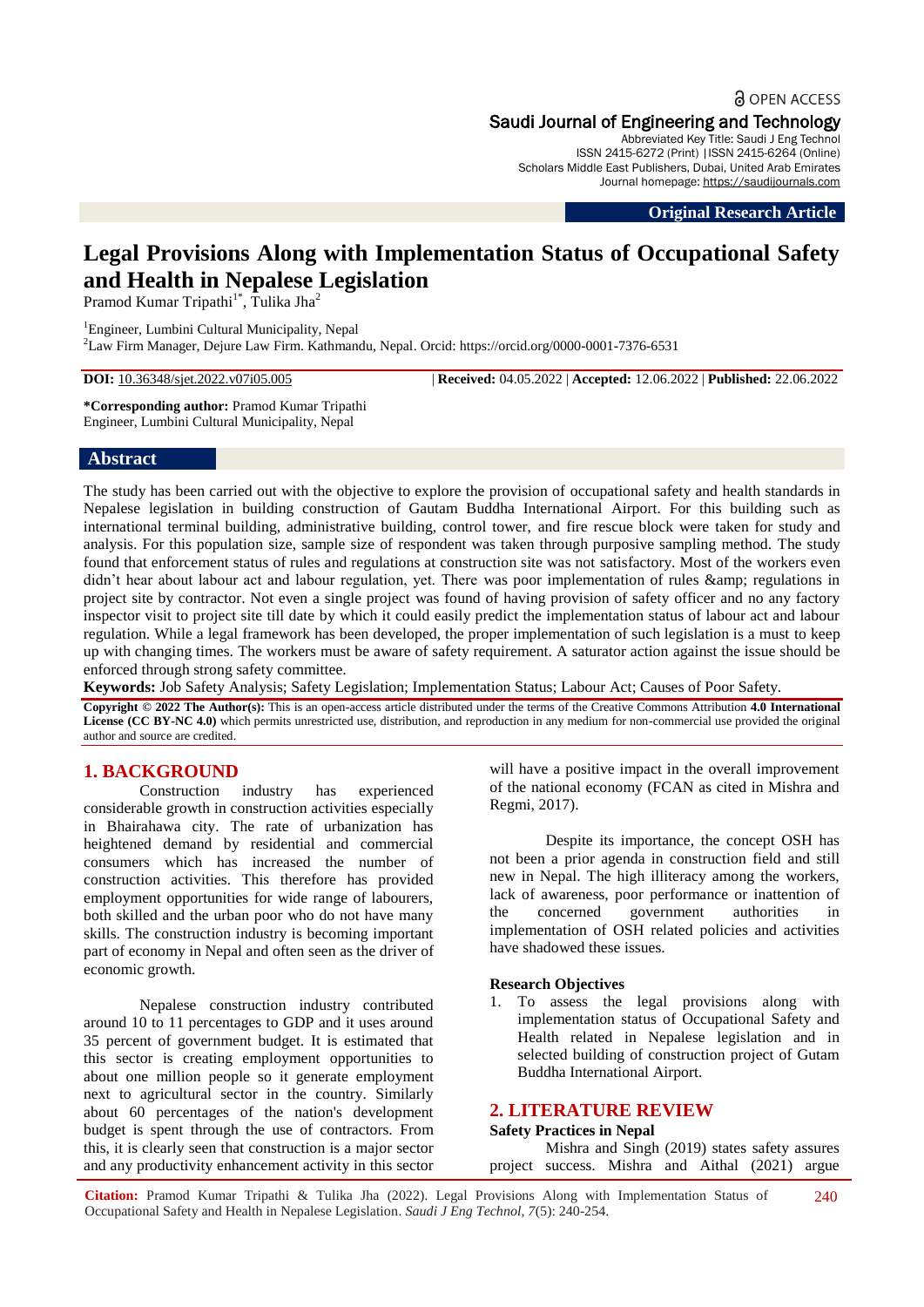operation of project depends on safety status operation. Mishra *et al*., (2022) claims site safety is linked with project performance. Adhikari *et al*., (2020) found different factor for safety promotions. Mishra *et al*., (2022) focus to implement safety at early stage through design and culture in every component including exit requirements (Mishra and Shrestha, 2017; Mishra *et al*., 2020). Signs and signals, safety policy, orientation/ awareness, safety meeting and housekeeping were used as preventive measures. Induction, toolbox talk, safety briefing used as safety conduction training. PPE and Engineering control were used as control measures. PPE were provided but not Sufficient. Elimination, substitution and administrative control were not practiced. No emergency exit and alarming system were used in construction sites. Main contribution factors to reduce the risk of accidents and illness were concluded as following safe working practices and improving working conditions for workers.

Only few accidents were found to be recorded as near miss was not assessed. Engineers are satisfied with no fatality and death condition as outcome without assuring safety effectiveness. In head race tunnel construction of Nepal, average absenteeism due to health problem and accident has been revealed as 1.81 days per month only and hence preventive and control measures can be regarded as effective. There were no practices of medical examination to the workers. No medical doctor recruited at site although there is provision in contract document. Only health assistant was recruited (Mishra, Anjay & Badagha, Damyanti G (2019), Effectiveness of Safety Measures Implemented).

Identifying occupational hazards and assessing their risk provide necessary feedback for applying prevention and control measures at work site. Noise, vibrations were the major physical hazards, chemical spills and cement/silica/sand dust as major chemical hazard, fall from working platform, slippery, rock sliding, hit by aggregate, as major mechanical hazard and job dissatisfaction, job insecurity were noted as major psychosocial hazard at tunnel. The major risks due to occupational hazards were identified as back pain, wrist pain, hearing loss, eye strain, skin allergy, irrigative, corrosive (as cited in Lama, Chheku & Sah, Dinesh & Mishra, Anjay, 2019).

From research it is found that mostly the management is aware about the risk management and is practicing it with their experience, knowledge to some extent but not in full package. Generally they are found to be focused on risk of scheduled time and cost. Very less responses, among the received, were found confident that their organization is following the risk management in formal way ((Mishra, Anjay & Mallik, Kamalendra (2017), Factors and Impact of Risk Management Practice on Success of Construction

Projects of Housing Developers, Kathmandu, Nepal. International Journal of Sciences)).

There are generally claim that the contractors don't provide health facilities at the construction site for causal workers. They are compiled to work without proper sanitary facilities, safe drinking water, no proper catering service and others. Employees think that health related facilities are lacking in the site under RIP. Even though contractor has these provisions in the contract, they hesitate to invest the extra amount of money for safety equipment. No proper monitoring on this matter was found in RIP. Casual workers were found untrained, unskilled and uninformed about the safety measure and equipment's to be used. Only the workers at Balaju Ranipauwa road construction site were provided hats and boots as safety equipment (Mishra, Anjay & Shrestha, Merina, (2017), Health and Safety Status of Casual Workers in Road Improvement Project Kathmandu Valley, Nepal).

On the basis of theoretical and empirical review of literature 14 categories and 96 risk factors were found. From the data analysis, 72 risk factors were found significant and 29 risk factors were found highly significant. Highly significant risk factors are: payment delays, design mistakes and errors, inadequate design information, incomplete design, inadequate detailing from designer, mismatching between arch., str. and map drawings, poor site assessment before design, missmatch between design, details , specification and bill of quantity, inaccurate time estimation and schedules, misinterpretation of contract clause, financial failure of contractor, inefficient use of budget and resource, inadequate control over cash flow, lack of project specific skills for site consultant, unsafe working conditions/absence of safety audits, safety issues of technical persons, inadequate budget allocation for safety, inadequate physical facilities for the site staffs, Improper risk management plan, postponed response of task, inflexibility in correcting design error, designer's delay in providing design and detail drawings, communication difficulty between working parties due to language difference because of foreign project team, risk of hindrance in the present airfield (such as runway). The parties were found to pass the risk to other's irrespective of their capacities. Scientific approach of risk management has not been applied in this project (Shakya, Sujata & Mishra, Anjay (2019), Assessment of Risk Management in Construction of Gautam Buddha International Airport Project).

# **3. STUDY AREA**

The research was conducted in Bhairahawa, Rupandehi district. Four numbers of selected buildings under construction of Gautam Buddha International Airport was taken for the case studies. The following table shows the list of building under study.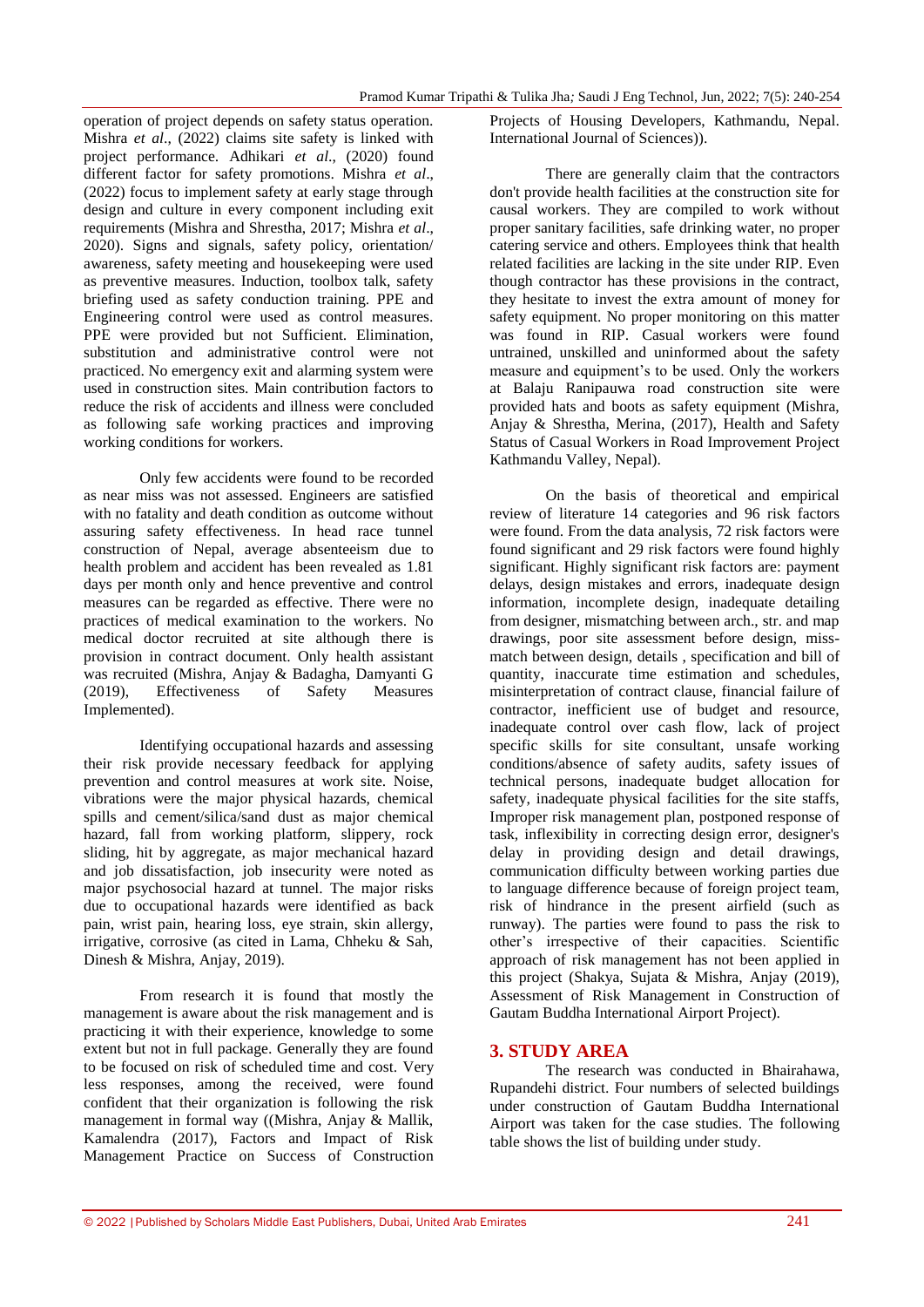Pramod Kumar Tripathi & Tulika Jha*;* Saudi J Eng Technol, Jun, 2022; 7(5): 240-254

| Table 1: List of selected buildings |                                        |                                                                       |                  |                  |                       |  |  |
|-------------------------------------|----------------------------------------|-----------------------------------------------------------------------|------------------|------------------|-----------------------|--|--|
| S. N                                | Name of the Selected Building          | Location                                                              | <b>Developer</b> | No of storey     | Built up area $(m^2)$ |  |  |
|                                     | <b>International Terminal Building</b> | Bhairahawa                                                            | Nepal Government | Basement+2 floor | 928                   |  |  |
| 2                                   | <b>Administrative Building</b>         | Bhairahawa                                                            | Nepal Government | 2 floor          | 15000                 |  |  |
| 3                                   | <b>Control Tower</b>                   | Bhairahawa                                                            | Nepal Government | Basement+8 floor | 56                    |  |  |
|                                     | Fire Rescue Block                      | Bhairahawa                                                            | Nepal Government | 2 floor          | 1290                  |  |  |
|                                     | Number of Accident Occurred            | Fatal: No                                                             |                  |                  |                       |  |  |
|                                     |                                        | Major: No                                                             |                  |                  |                       |  |  |
|                                     |                                        | Minor: simple tripping and falling, scratches on hand legs et cetera. |                  |                  |                       |  |  |

| <b>Project Name:</b> | SOUTH ASIAN TOURISM INFRASTRUCTURE DEVELOPMENT                      |  |  |  |  |  |  |  |
|----------------------|---------------------------------------------------------------------|--|--|--|--|--|--|--|
|                      | GAUTAM BUDDHA AIRPORT UPGRADING COMPONENT                           |  |  |  |  |  |  |  |
| Location             | BHAIRAHAWA, AIRPORT                                                 |  |  |  |  |  |  |  |
| Name of client       | CIVIL AVIATION AUTHORITY OF NEPAL                                   |  |  |  |  |  |  |  |
| Name of              | YOOSHIN ENGINEERING CORPORATION KOREA in association with BDA Nepal |  |  |  |  |  |  |  |
| consultant           | /ERMC/NESS Pvt. Ltd.                                                |  |  |  |  |  |  |  |
| Name of              | NORTH WEST CIVIL AVIATION AIRPORT CONSTRUCTION GROUP LTD.           |  |  |  |  |  |  |  |
| contractor           |                                                                     |  |  |  |  |  |  |  |

### **3.1 Study Population, Samples Selection and Sample Size:**

The workers and the site management of the under construction projects are the target source of primary data. Total numbers of the workers in each construction site are located. The sample selections of the workers are based on purposive sampling method and minimum 65-70 workers in projects are interviewed so that the sample size would represent the population. Similarly, the sample selection of site management are also based on purposive sampling method and one representative of contractor, one of client (developer) and one of engineers will be interviewed.

|      | Population size, Sample size and Sample selection method |                               |                    |    |                       |  |  |  |
|------|----------------------------------------------------------|-------------------------------|--------------------|----|-----------------------|--|--|--|
| S. N | <b>Respondents</b>                                       | <b>Population size (Nos.)</b> | Sample size (Nos.) |    | Taken Sampling method |  |  |  |
|      | <b>Workers</b>                                           | 70                            | 41.17              | 42 | Purposive sampling    |  |  |  |
|      | Site management (employer)                               | 20                            | 16.16              | 18 | Purposive sampling    |  |  |  |
|      | Total                                                    | 90                            | 57.33              | 60 |                       |  |  |  |

**Population size, Sample size and Sample selection method**

The total Sample Construction Worker  $= 42$  and employer  $(=18)$  was adopted.

Almost all the site staff of contractor, client and consultant was taken. Individual project sample size was calculated through ratio proportion.

# **3.2 Method of Data Collection**

## **3.2.1 Collection of Secondary Data and Information**

The secondary data was collected from different sources. These includes safety related books, journals, articles, papers, thesis reports, booklets, websites et cetera. Apart from this, the informal discussion with engineers, supervisors and workers working in the construction companies, consultancies, clients and contractors was taken as valuable assets for the study.

### **3.2.2 Primary Data Collection**

Mainly, primary data was collected by questionnaire method. A structured and almost closedended (Yes/No) questionnaire was prepared to collect primary data regarding safety provision according to the Nepalese Legislation, its implementation, workers awareness towards safety and appropriate safety measures on construction sites. The questionnaires were directly distributed to prospective respondents by the researcher and brief interview and necessary queries was conducted. Site inspection was conducted adequately and photographs of sites under study were taken. For Set I Questionnaires.

| S.    | Name of the selected buildings         |                 | Approx. nos. of workers   Number of interviewed workers |                  |              |  |
|-------|----------------------------------------|-----------------|---------------------------------------------------------|------------------|--------------|--|
|       |                                        | at during study | <b>Skilled</b>                                          | <b>Unskilled</b> | <b>Total</b> |  |
|       | <b>International Terminal Building</b> | 10              |                                                         |                  | 10           |  |
|       | <b>Administrative Building</b>         |                 |                                                         |                  |              |  |
|       | Control Tower                          | 10              |                                                         |                  | 10           |  |
|       | Fire Rescue Building                   | 10              |                                                         |                  | 10           |  |
| Total |                                        | 42              |                                                         | 29               | 42           |  |

(Source: Site office)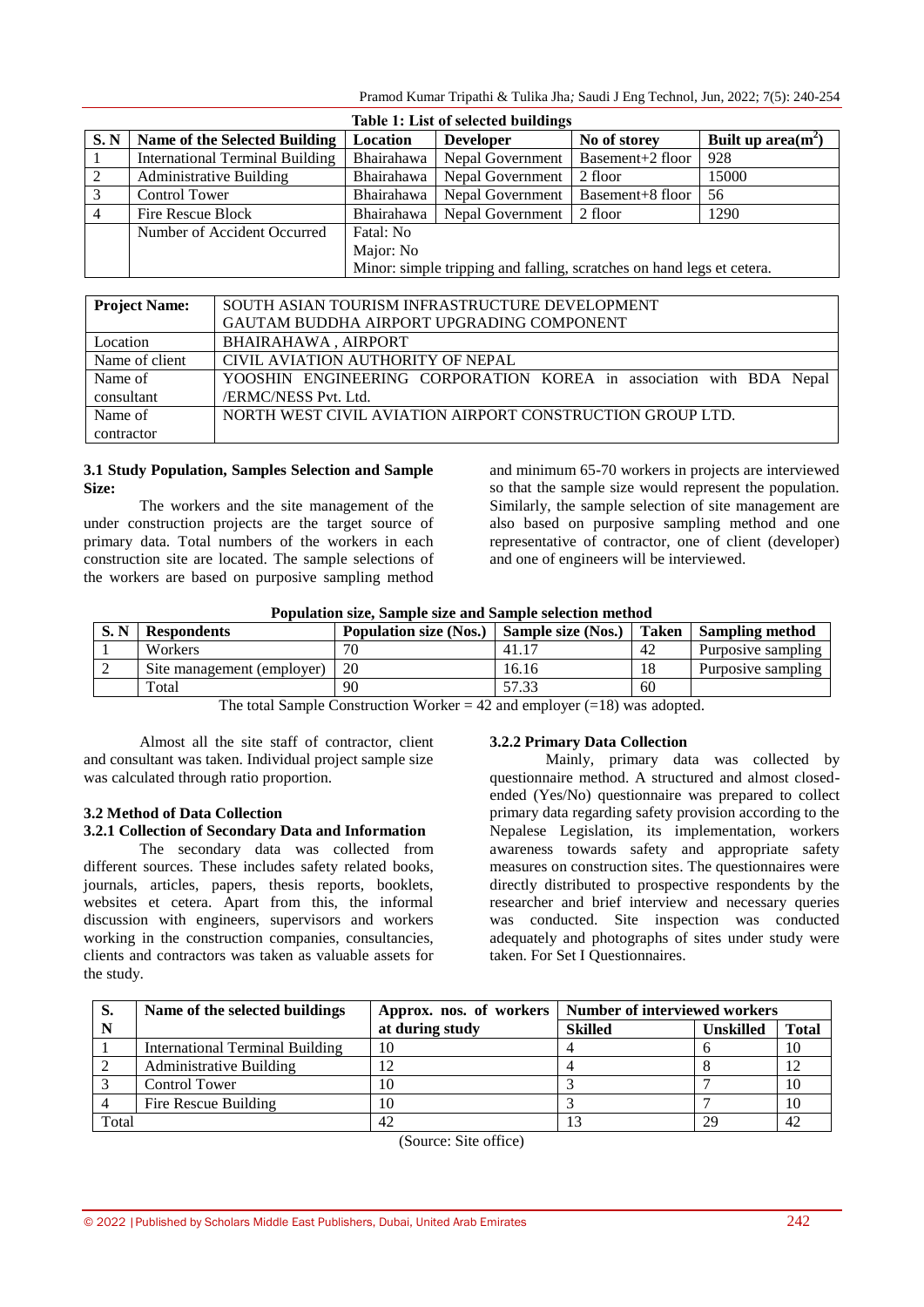|      | ii) For Set II Ouestionnaires                                                                           |  |  |    |  |  |  |  |
|------|---------------------------------------------------------------------------------------------------------|--|--|----|--|--|--|--|
| S. N | <b>Total</b><br><b>Description of respondents</b><br>Contractors engineers/officers   Client/consultant |  |  |    |  |  |  |  |
|      | Site Management Team (employer)   6                                                                     |  |  | 18 |  |  |  |  |

### **3.2.3 Data Analysis**

The data collected from the questionnaires survey was analyzed using microsoft excel software. Since the study is descriptive study, simple frequency distributions are used as analytical tool. Data was analyzed, interpreted and presented using simple descriptive statistics, tables' bar charts and pie chart.

# **4. RESULT AND DISCUSSION**

**4.1 Provision of Occupational Safety and Health in Nepalese Legislation 4.1.1 Working Hour**



**Figure 1: Provision of working at night**



**Figure 2 Workers working per day**

Among the respondent surveyed 50% said that the workers have to work 8 hours in a day, 33% said that the workers have to work 9 hours a days and 12% said that the workers have to work 10 hours in a day

and 5% said that they have to work for (8-12) hrs per day.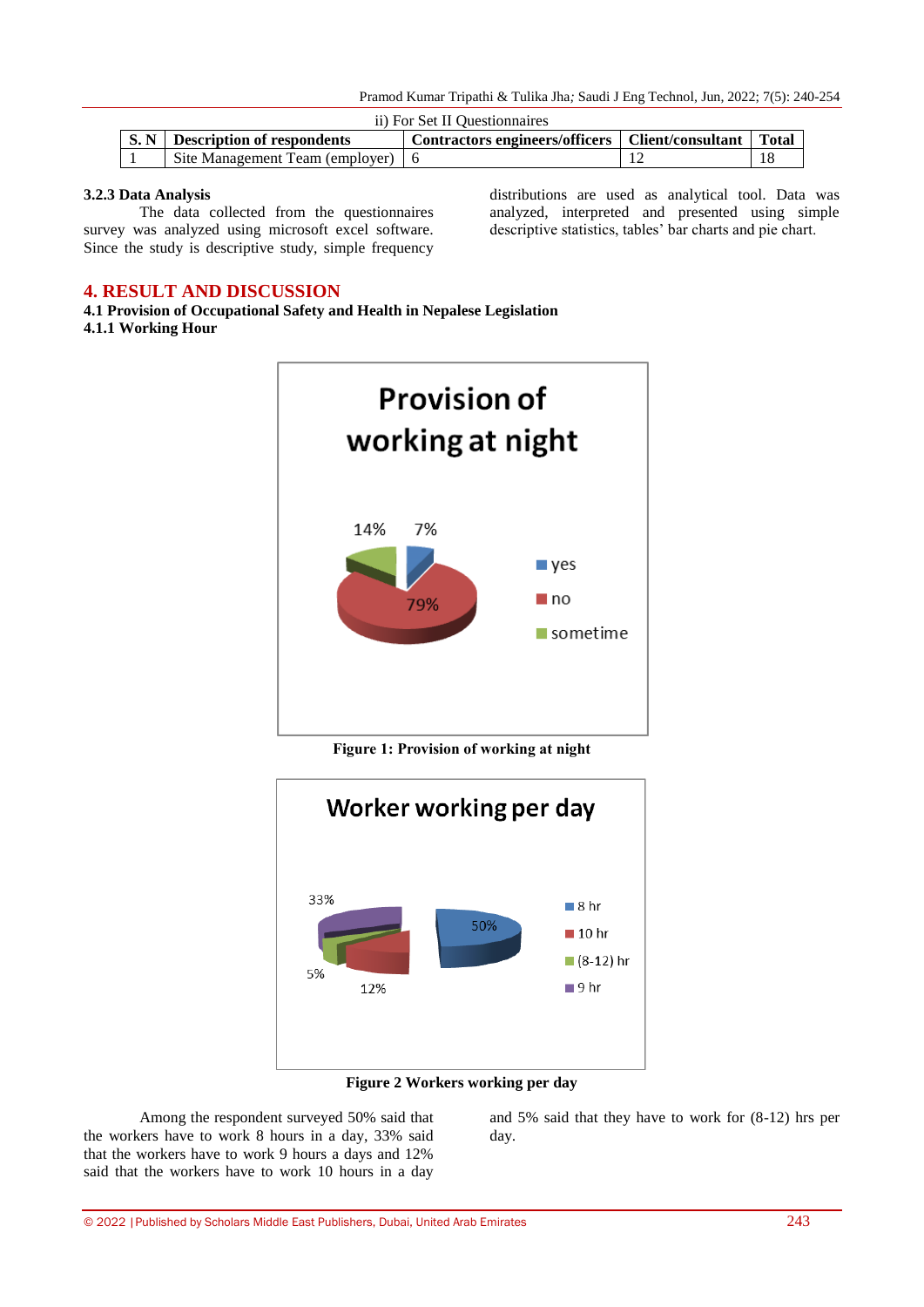Among the respondent surveyed 100% said that they don't get weekly holiday for a week. They have to work 7 days a week.

Similarly 7% said that they had to work at night to meet the deadline of the work. 14% said that they have to work sometime that is not fixed and is not regular. 79% said that they don't have to work at night which is a quite satisfactory result.

The result reveals that the workers have to work more than 8 hrs a day and all day in a week without weekly holiday and rest. The Labour's working hour and days are found contradict with the provisions of the Labour Act and the ILO standards. The Labour Act and ILO standards state that working hour should not be more than 8 hrs a day or forty-eight hours a week and there should be a weekly holiday. ILO recommends that workers need at least 24 consecutive hours weekly rest. In interview with the management team, they said "As construction in a continuous process, there is no such holiday. But the workers get holiday only on demand or needed, which won't be counted in salary".

As per sec 30 of the new Labour Act (2017), the maximum overtime has been increased to24 hours a week.

## **4.1.2 Provisions of Extra Wages for Overtime**



**Figure 4: Provision of overtime hours for extra wages**



**Figure 5: Provision of extra wages for overtime**

Fig 4 summarizes the result of provision of extra wages for overtime. 64% workers and responded that there is a facility of extra wages for the overtime in construction site whereas 11% said not satisfactory provision of extra wages.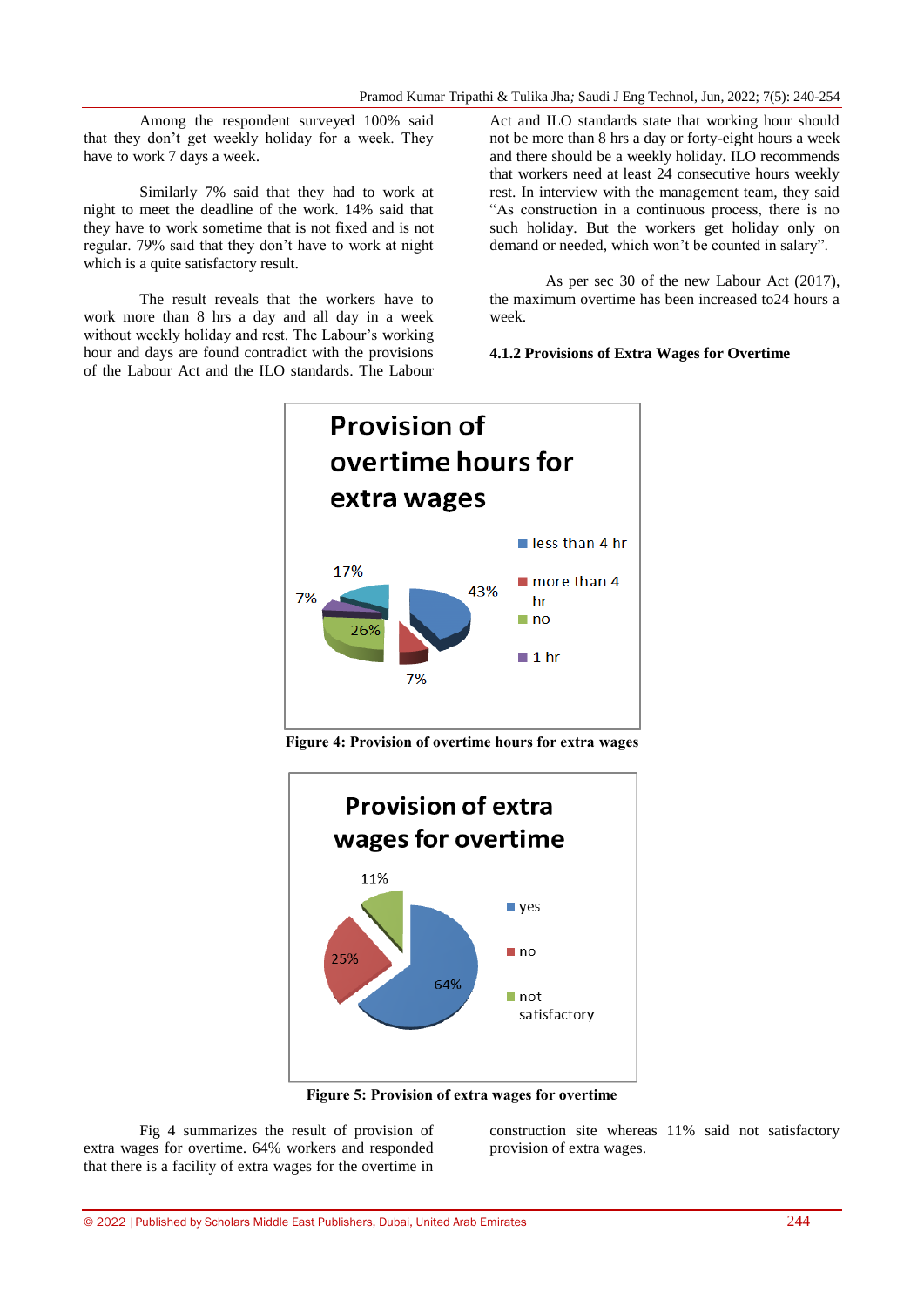Fig 5 summarizes the result of provision of overtime hours for extra wages. 43% of the workers responded less than 4hrs of overtime to be provided, 7% of workers responded that they are provided more than 4 hr of overtime similarly 17%said that overtime hours is not fixed and 26% of respondent said that there is no any provision for overtime hours.

The result reveals that the provision of extra wage is met at site. But regarding overtime hours, it contradicts with the Labour Act. According to Labour Act, where any worker or employee is engaged to work for more than eight hours in a day or forty eight hours in a week, he/she be paid overtime wages at the rate of one and one –half time of his/her ordinary rate of wages. Provided that, no worker or employee shall be compelled to work overtime. While deploying any worker or employee to work overtime, generally the duration shall not exceed four hours per day and twenty hours per week.

### **4.1.3 Remuneration**



**Figure 3: Provision of equal remuneration**

From survey very few (26%) of respondent said that there is provision of equal remuneration whereas majority (74%) said that there is discrimination while giving remuneration which is in contradict as per Labour Act 1992.(i.e. discrimination on the basis of caste, gender, personality, capacity et cetera).

As per Labour Act 1992 from section 22 "it stated that there shall be the responsibility of the concerned manager to provide the remuneration, allowances, and facilities to be received by a worker or employer of the enterprises."

As per new Labour Act (2017) discriminating among the workers Fine up to Rs.100000 and the order to maintain the equality may be given.

#### **4.1.4 Children Working Below Age 14**

From the survey the result reveals that there are no any workers below age 14. The result obeys the labour act and child act/law.

As per Labour Act 1992 from section 32B "it states that In case a dispute arises with regard to age of a minor engaged in an enterprise, the age mentioned in the date of birth certificate of the minor shall be deemed to be his/her actual age."



#### **4.1.5 Female Worker**

**Figure 4: No of female worker**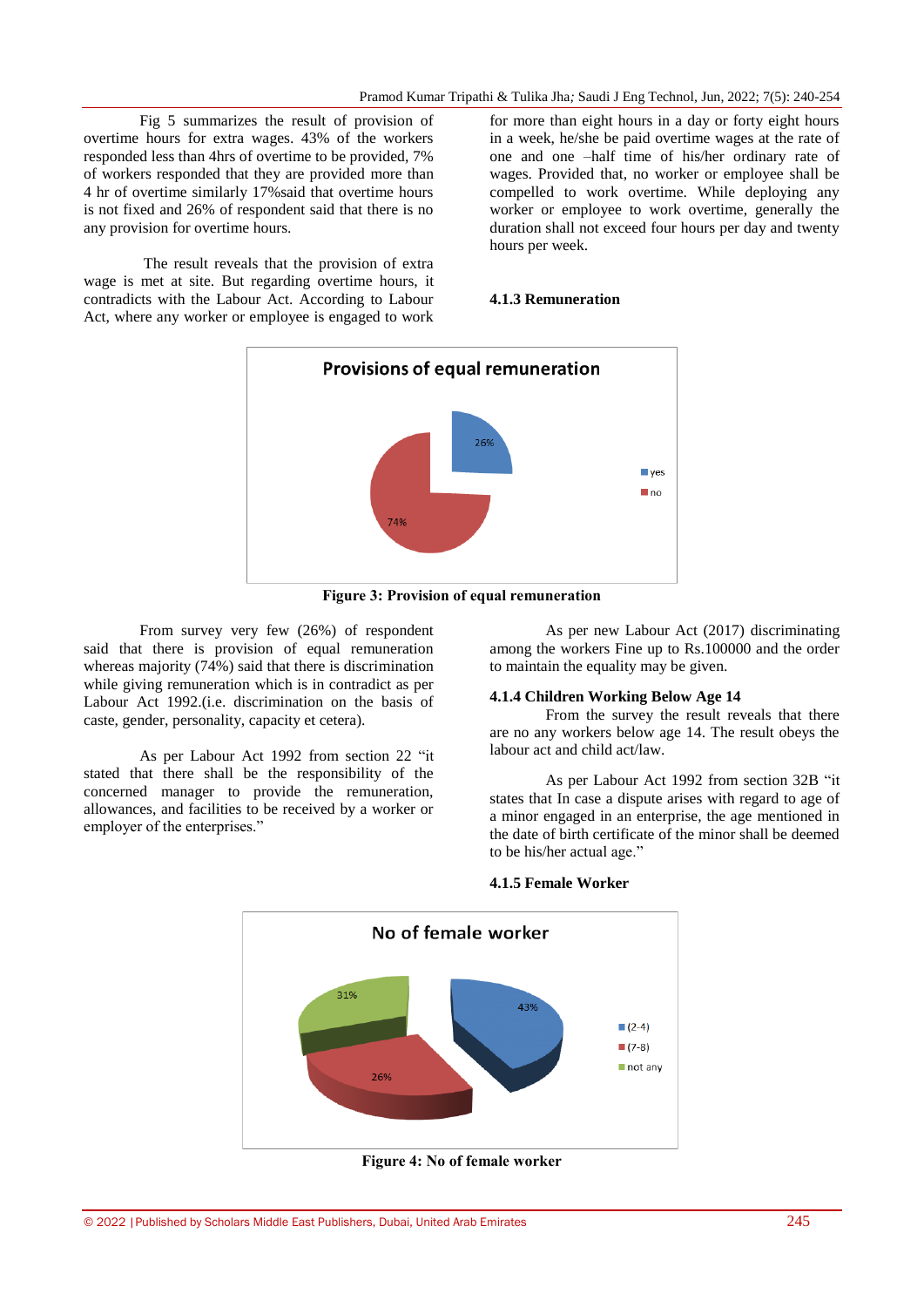From the survey and questionnaire 43%, 26% respondent said that no of female worker are in between (2-4) number, (7-8) number and 31% respondent said that there are not any female workers.

This result shows there is not active participation of female in construction site. In labour rules, it is clearly stated that the proprietor shall have to provide a notice of engagement of any women to the labour office and shall have to arrange for their security. Equal remuneration shall have to be provided without discrimination to male and female worker for engaging them in the work of same nature.

As per Labour Act 1992 from section 42, it stated that "Where fifty or more female workers and employees are engaged in the work, the Proprietor of the Enterprise shall have to make provisions of a healthy room for the use of children of such female workers and employees. A trained nurse, including some necessary toys, shall also be arranged for the children the female workers and employees shall be provided time, as necessitated, to feed their suckling babies." But it's not the case here as the number is less than fifty.

**4.1.6 Welfare Provision**

|  |  |  | Table 2: Summarize the result of the welfare amenities provided at the site |  |  |
|--|--|--|-----------------------------------------------------------------------------|--|--|
|  |  |  |                                                                             |  |  |

| <b>Particulars</b>                         | <b>Percentages of responses</b> |                  |                |  |
|--------------------------------------------|---------------------------------|------------------|----------------|--|
| <b>Welfare provision</b>                   | <b>Yes</b>                      | <b>Sometimes</b> | N <sub>0</sub> |  |
| Safe drinking water                        | 95.23                           |                  | 4.76           |  |
| Toilet facility                            | 35.71                           |                  | 64.28          |  |
| Separate toilet for male and female        |                                 |                  | 100            |  |
| Arrangement of living accommodation        | 40.47                           | 30.95            | 28.57          |  |
| Provision for canteen                      | 19.05                           |                  | 80.95          |  |
| Separate changing room for male and female |                                 |                  | 100            |  |

Among the respondent surveyed about 95% said that they get drinking water at site. The respondents all agreed that contractor manages drinking water at site. 35% agreed that they have toilet facilities where as 100% agreed that there is no separate facility of male and female toilets nor separate changing room for male and female. They have to manage on their own. About arrangement of living accommodation, about 41% agreed that they are given a place to stay till the project completion. 100% responded that they there is no separate changing room for male and female. Nearly 81% said that there is no provision of canteen in the site.



**Figure 5: Welfare provision**

The study reveals that workers of the construction site have provision of safe drinking water as a result there are very less possibilities to workers to suffer from water born diseases. According to the construction workers, the contractors took the responsibility to provide drinking water to the workers.

All other welfare provisions such as arrangement of living accommodation, toilet facilities, canteen facility, separate changing room and toilet for male and female are bad ,very bad and worse. Contractors don't have any responsibility.

As per Labour Act 1992 from section 46 from CHAPTER – 5 Health and Safety Provisions Relating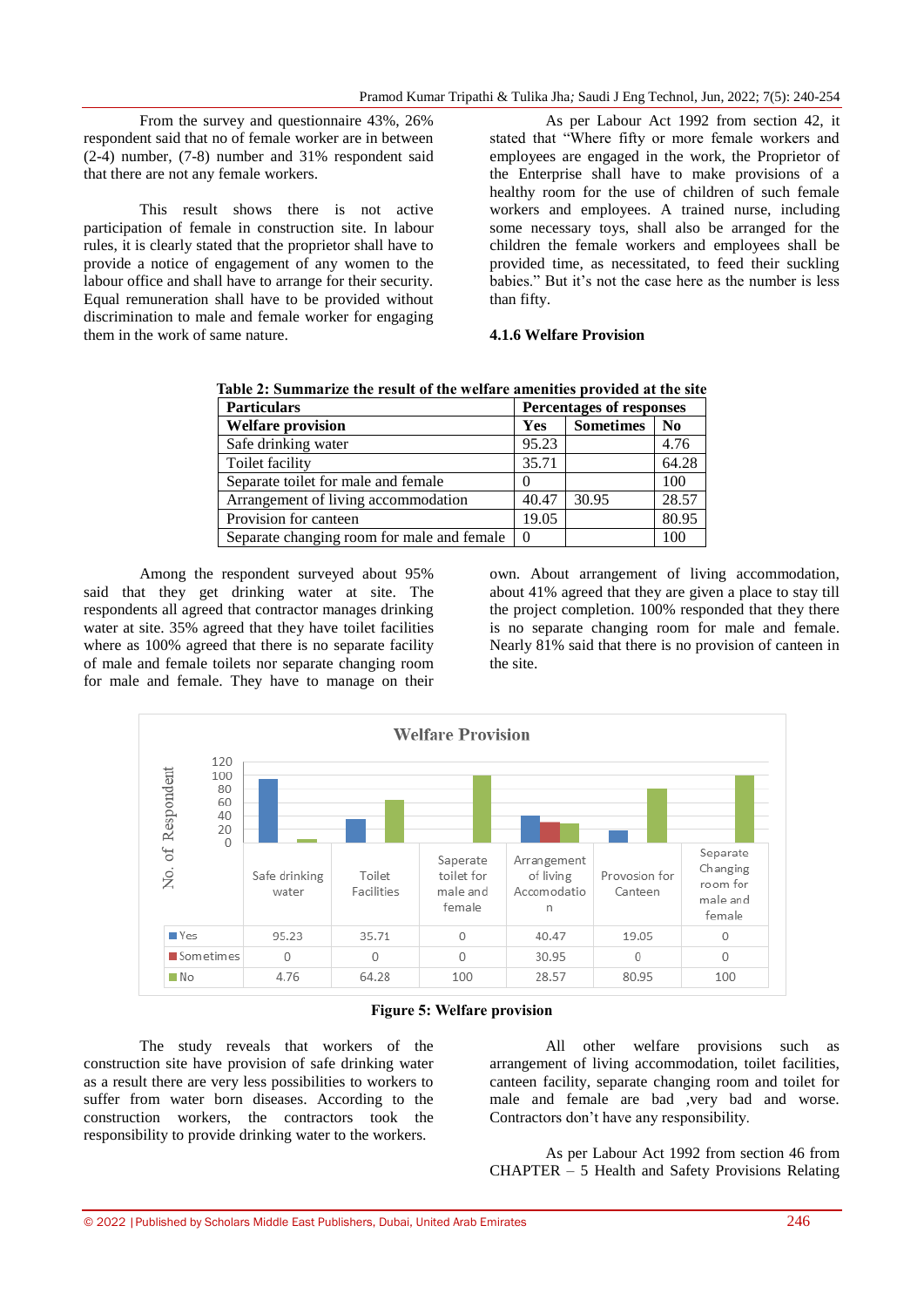to Health and Safety: The Proprietor shall make the arrangements in the Enterprise as mentioned below:

- A. To make provisions for sufficient supply of pure potable water during the working hours
- B. To make arrangement for sufficient water in the Enterprise where chemical substances, are used or produced which may be injurious to the health, for the purpose of extinguishing fire or washing and cleansing during emergency situation.
- C. To make provisions for separate modern type toilets for male and female workers or employees at convenient place.
- D. Where fifty or more workers and employees are engaged in work at one time, the Proprietor of the Enterprise shall have to make provisions for a canteen.

Also from section 37. Welfare Fund: The Enterprise shall have to establish a Welfare Fund, as prescribed for the welfare and benefit of the workers or employees

# **4.1.7 Provision of Effective Measures to Control Health Hazards**



**Figure 6: Provision of effective measures to control health hazards**

Table shows that 80% of respondent agreed on best method to control health hazard is to make site free from contaminated water. Similarly 60% of respondent agreed the best method to control health hazard is to make best precaution for handling and storing chemicals.

The workers implied ear plugs, use of soundproof machines as control measure of noise. Similarly dust control measures were used as mask, goggles and good housekeeping practices. Treated and purified water distribution to workers for consumption was another measure to protect workers from contaminated water induced diseases. Safety measures to control chemicals hazards were hand gloves, safety

masks and goggles.

But according to my view use of dust free environment and use of pure water could be the best effective measures to control health hazards on site.

### **4.1.8 Provision to Be Undertaken For Safety Activity in Construction Sites**

As shown in table only 12.5% respondent expressed their views that sufficient safety equipment should be provided to workers to ensure safety in construction sites while 100% responded all the above option i.e. providing sufficient safety equipment, appointment of safety supervisors, replacement of faulty equipment.

| <b>Activities</b>                     | Percentage of response |
|---------------------------------------|------------------------|
| Providing sufficient safety equipment | 125                    |
| Appointment of safety supervisors     |                        |
| Replacement of faulty equipment       |                        |
| All the above                         |                        |

**Table 3: Activity to be undertaken for safety in construction sites**

As per Labour Act 1992 section 64 it is stated that "Government of Nepal by publishing a notice in the Nepal Gazette may appoint one or more labour Officers, as per necessity or designate any other officer to perform the functions of a labour Officer for one region/sector." But no any safety officers has visited site till the survey been done.

# **4.2 Implementation Status of Occupational Safety and Health in Nepalese Legislation and Job Safety Status of Selected Works.**

# **4.2.1 Responsible Parties for Safety at Site**

From the survey majority (80 %) of respondent said that both the worker and employer are responsible for safety at site.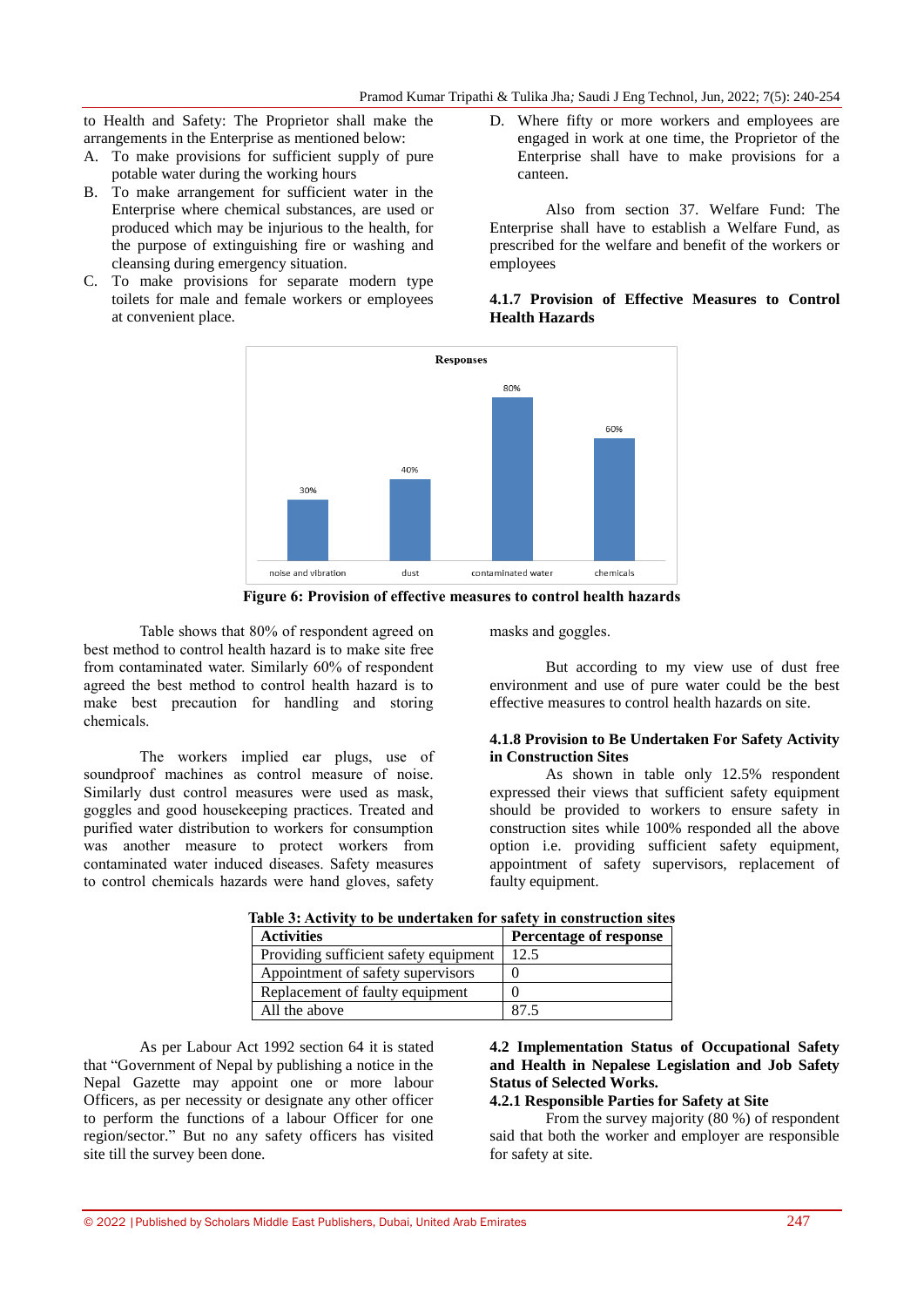The result shows that both employer and worker are responsible for workers safety at construction site. However, workers' behavior towards maintaining safety is important as well. One should be clear enough about system and methodologies of work and common outcome of risk that can encounter at any time.

### As per Labour Act 1992 section 46 Construction Business: The following special

provisions shall apply in respect of the construction business –

(d) Safety Arrangements: (1) The Proprietor shall have to make necessary and adequate arrangements of safety at the sites of construction works.

(2)The Proprietor shall have to arrange of personal protective equipment necessary for the workers engaged in construction works.

### **4.2.2 Safety Audit, Frequency of Safety Officer Visit**



**Figure 7: Safety audit, frequency of labour visit**

From the figure 80% of respondent said that labours officers never visited at site. The result reflects the fact that lack of regular site visit as well as monitoring from government authorities is one of the major causes of poor implementation of safety rules and regulations.

Similarly majority (62.5%) of respondent said that there is no such provision of safety audit in project. From this we can conclude that safety audit is not practiced or given importance in construction field.

As per Labour Act 1992 section 63 "The Proprietor shall have to constitute a labour relation committee in each Enterprise in order to create amicable atmosphere between the workers or employees and the management and to develop healthy labour or industrial relation on the basis of mutual participation and co-ordination."

As per Labour Act 1992 section 64 "Government of Nepal by publishing a notice in the Nepal Gazette may appoint one or more labour officers, as per necessity or designate any other officer to perform the functions of a labour officer for one region/sector."

### **4.2.3 Degree of Challenge to Implement Safety at Site**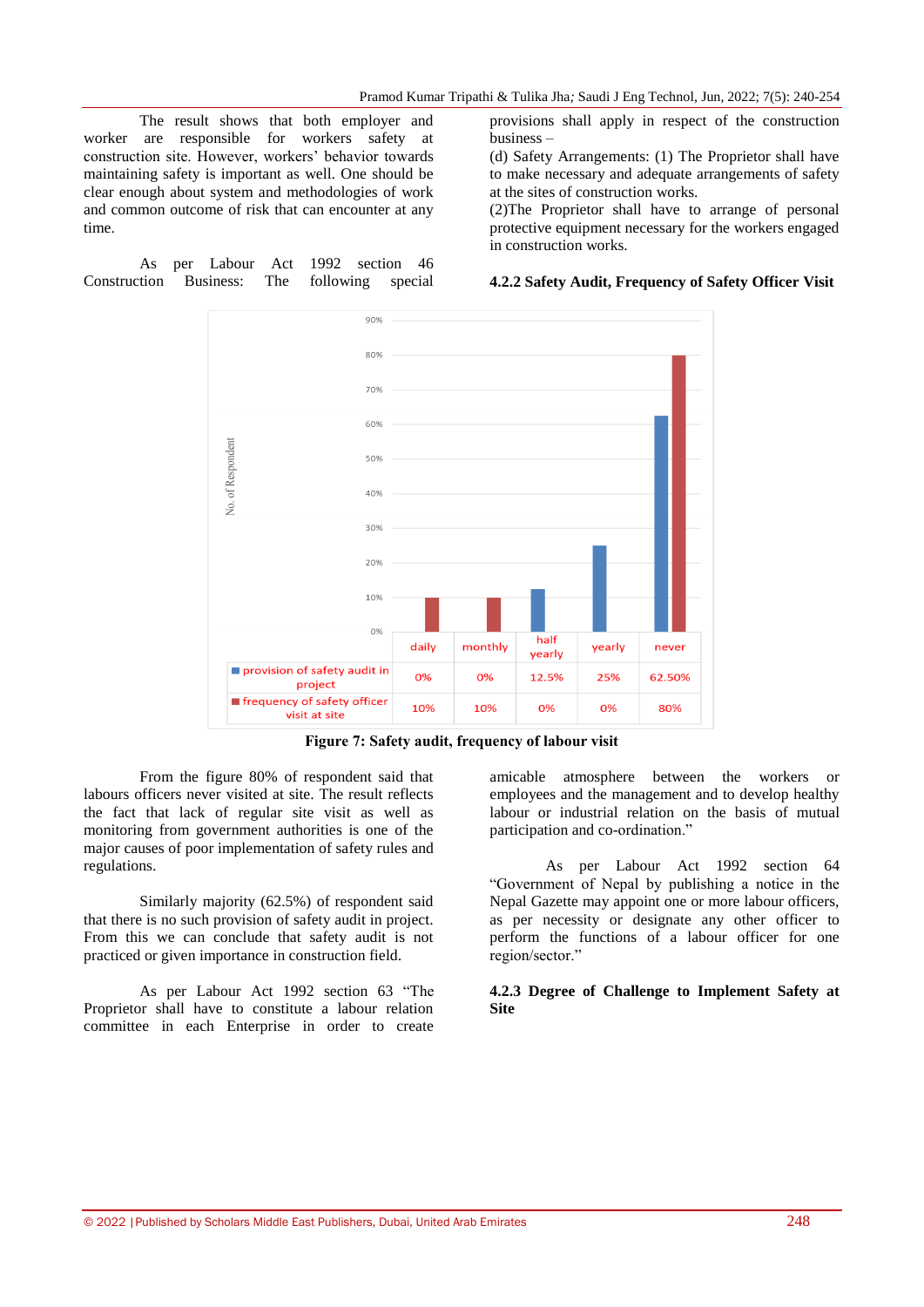

**Figure 8: Degree of challenge to implement safety**

From the chart it is clear that to implement and maintain safety at site is very challenging job in construction field. So safety is not given importance in construction field which is very serious issue. There could be many factors for this such as carelessness, lack of time, profit motive, et cetera.

As per Labour act 1992 section 46 Construction Business, (d) Safety Arrangements:

1. The Proprietor shall have to make necessary and adequate arrangements of safety at the sites of construction works.

2. The Proprietor shall have to arrange of personal protective equipment necessary for the workers engaged in construction works.



**4.2.4 Best Method to Maintain Safety and Health of Worker at Site**

**Figure 9: Best method to maintain safety and health of worker at site**

Figure shows that majority of the respondents (62.5%) answered that safety provision contract documents best addresses the safety issues of the workers in the construction site. 12.5% respondents replied that Labour Act 1992 best addresses the safety of workers in the construction site. None of respondents believed that National Building Code 114:1994 has

sufficient guidelines to maintain the safety and health of workers at site.

It is interpreted from the data that safety provisions included in contract document, if enforced strictly best addresses the most of safety related issues at construction sites.

### **4.2.5 Safety Provisions**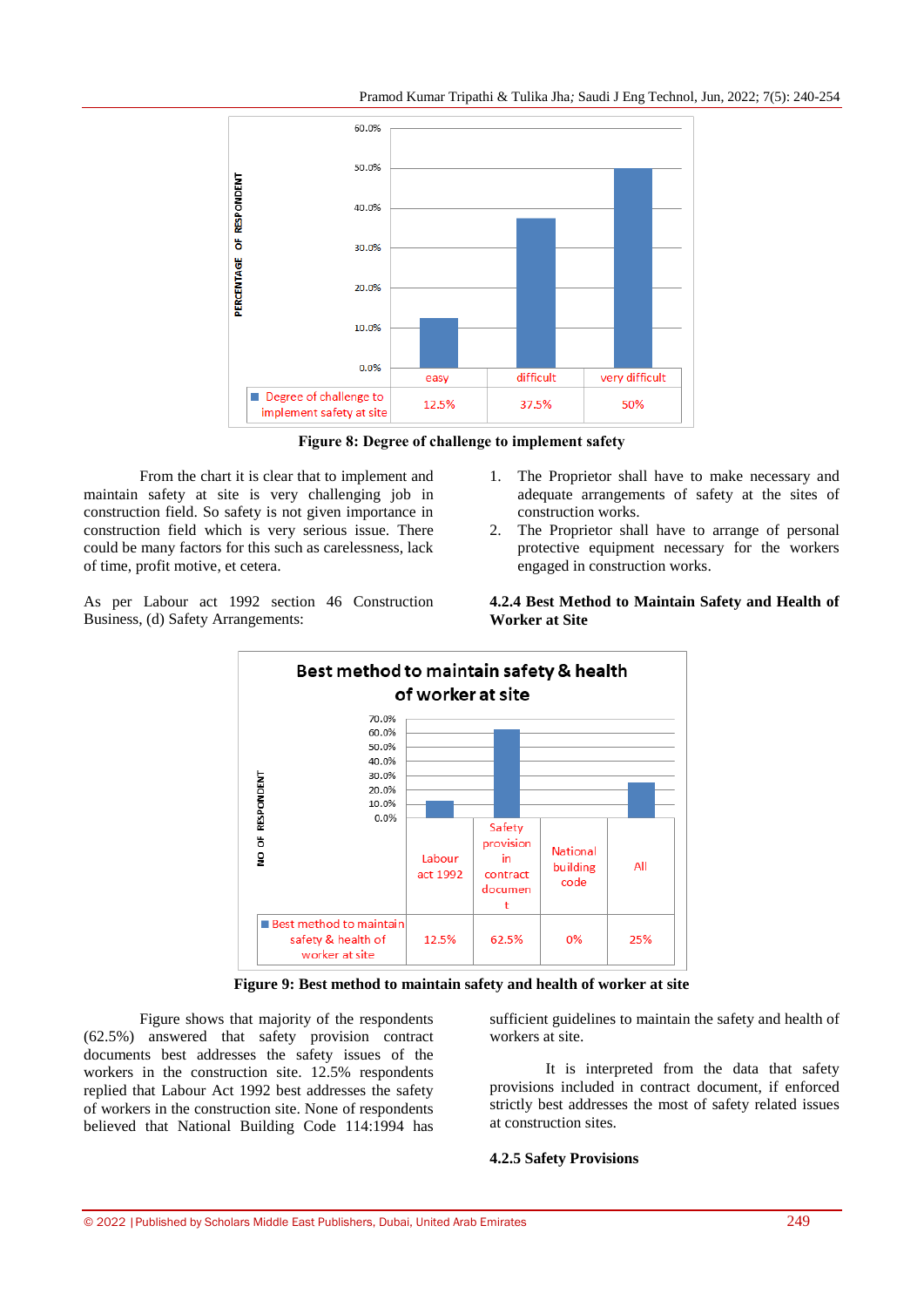



**Figure 10: Safety provisions**

It can be interpreted from the result that the entire respondent agreed that safety laws and rules are included in contract document. Similarly 75% of respondent said that safety is considered during design of project. Similarly 100% of respondent said that there is separate safety department facilitated at site. Similarly 75% of respondent said that there is separate safety budget allocated in project. Also from the above data most of the respondent said that they don't have any knowledge of safety related provision in Nepalese laws. From this we can say that safety provisions in contract document addresses the safety issues of workers at construction site.

But in my view although safety laws and rules are included in contract document very few are implemented and although if implemented they are not implemented strictly and same is the case of separate safety budget .Though separate safety budget is allocated they are either used for different purpose except safety or if used not utilized properly. So the govt. should take strict action for the effective implementation of different safety provisions as mentioned above Providing a safety training, personal protective equipment, safety signs, machine guarding or general safety maintenance are all the areas that contractors need to allocate amount of budget in order to manage the day to day operations (Giesekin, 2006).

The result reveals that most of the workers are not familiar with Labour Act, 1992 and Labour Regulation, 1995 and there is poor implementation of Labour Act, 1992 and Labour Regulation, 1995 by the contractors at their construction sites. Government agency should enforce strictly the existing safety laws which might address the safety issues at construction site.

According to the Labour Act 1992 section 34, it is stated that "In the situation where provision of safety has not been made which was required to be done pursuant to this Act, in any Enterprise, the Labour Office may issue a written order to the Enterprise giving a reasonable time limit in order to provide and make necessary arrangements thereon within such period." Where 20 or more employees are engaged, employer shall constitute a Safety and Health Committee as per sec 74 of the Labour Act (2017). There were no such provisions in the previous act.

Where 10 or more employees are engaged in the entity, employer shall also constitute the Collective Bargaining Committee as per sec 116 of the Labour Act  $(2017).$ 

**4.2.6 Medical, Insurance, Compensation Et Cetera.**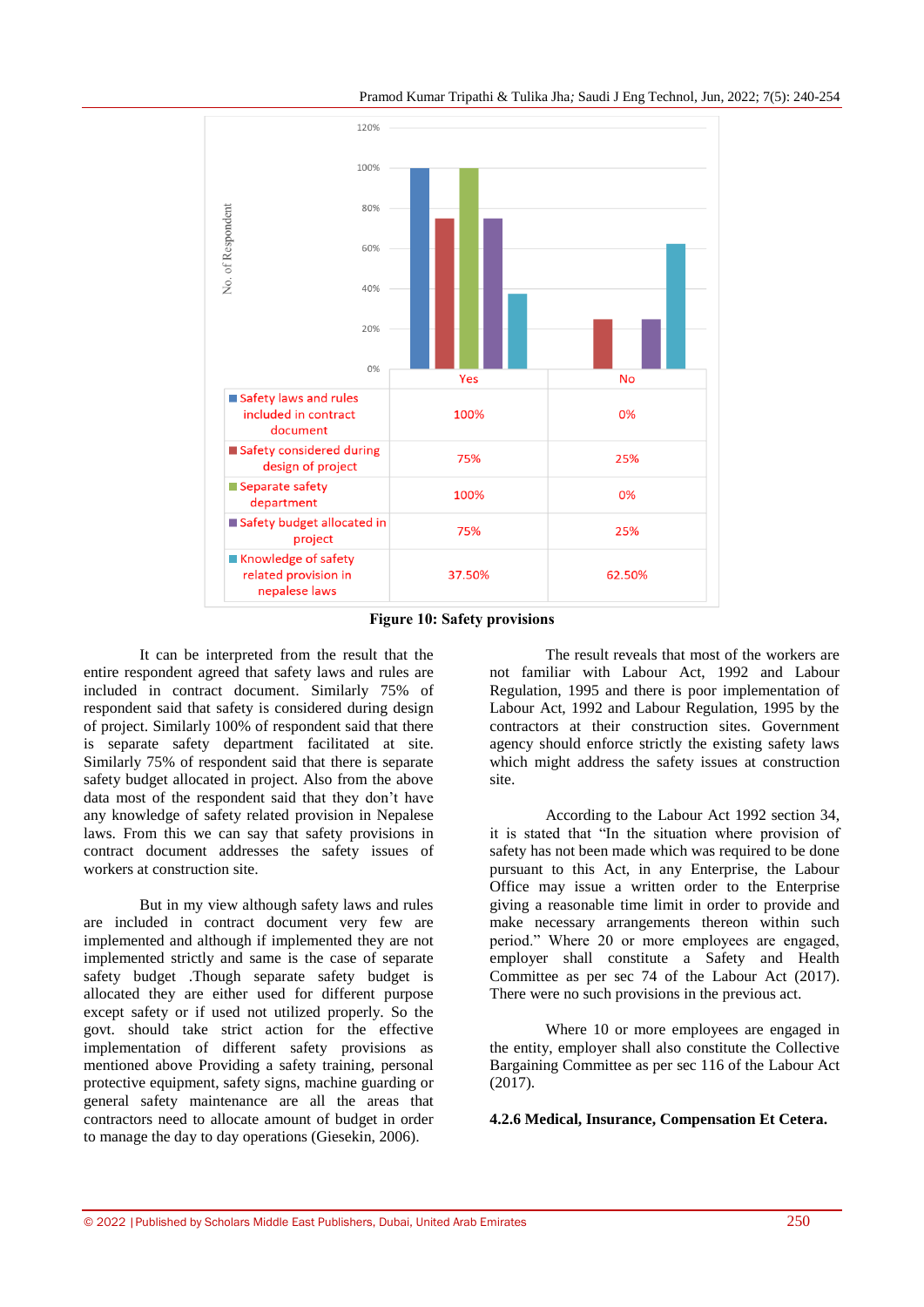



**Figure 11: Medical, insurance, compensation**

It can be interpreted from the result that there is provision of insurance for work against accident in the entire project. Most of the workers were not permanent; they were working as part timer.

Most of the respondent responded that no any medical checkup facility was made available at project site. Many occupational diseases are chronic in nature, having minimal early signs and symptoms and may be difficult to treat or even incurable e.g. noise-induced hearing loss et cetera. Frequent medical examination of workers who are exposed to particular health hazards at work can detect abnormalities or diseases at early stage so that timely treatment can be given to increase the prospect of cure and reduce the cost of care.

Similarly majority (90%) of the employer responded that worker get compensation for accident encountered.

But according to me majority of worker don't get compensation for minor accidents and incase of major accidents they don't get complete compensation and on right time.

As per Labour act 1992 section 38 it is stated that "In case any worker or employee of the Enterprise is physically wounded or seriously hurt or dies in course of his/her work, the compensation shall be paid to him/her or to his/her family, as prescribed". Also from section 39 it is stated that "The gratuity, provident fund and facilities relating to medical expenses to be provided to the workers and employees shall be as prescribed."

But as per new Labour Act (2017) medical insurance covers at least 1 lakh per year for every worker. Premium to be paid equally by the employer and worker. Similarly for Accident Insurance it covers at least 7 Lakh for every worker. Premium to be paid fully by the employer.

# **4.2.7 Signs and Signals, Emergency Exit, First Aid, Et Cetera.**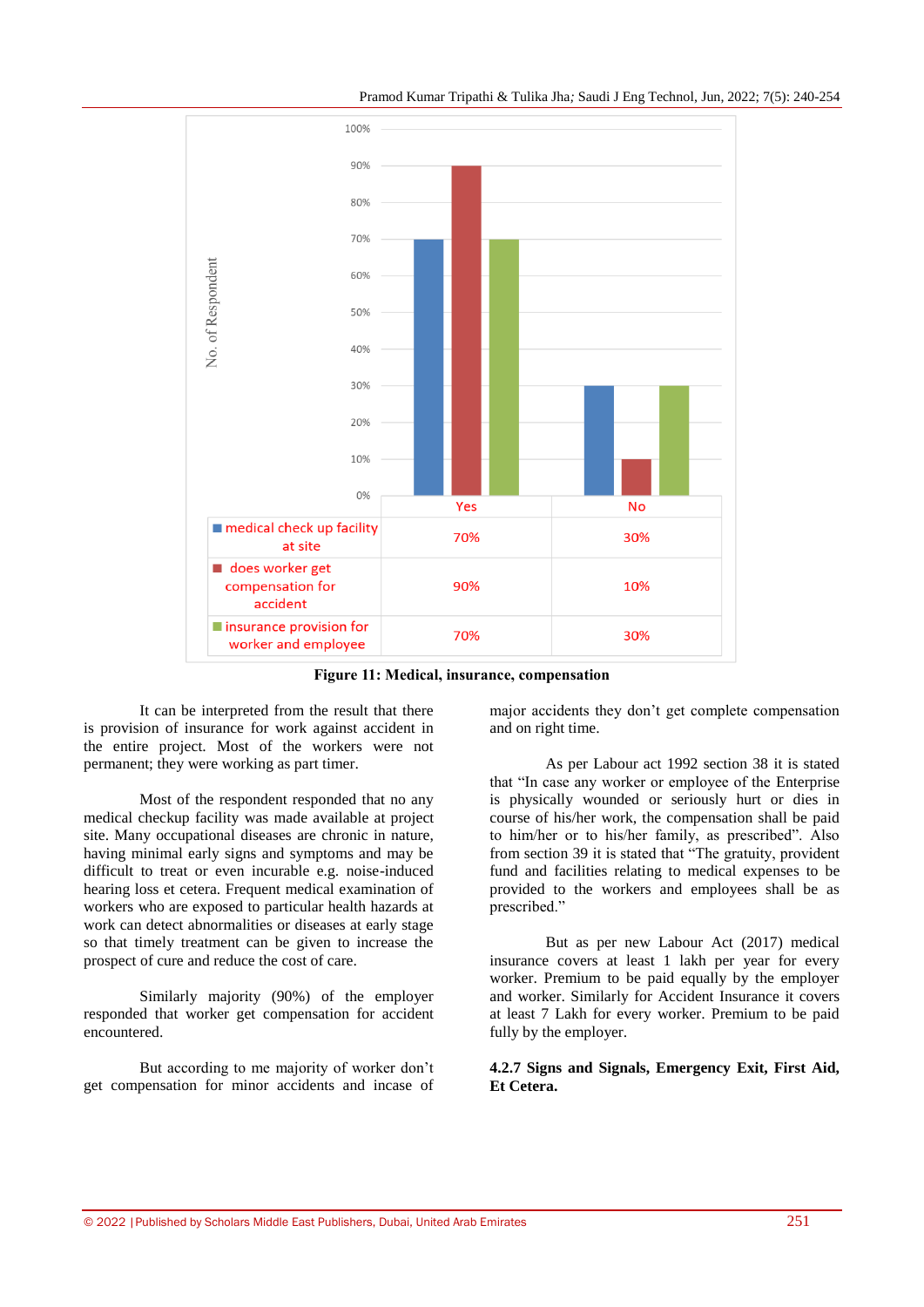



**Figure 12: Signs and signals, emergency exit, first aid**

Figure above shows the overall result of response of total respondents of all sites. It explains that 10 % workers answered that there is no practice to put *signs and signals in hazardous area*. 80% replied it positively and 10 % responded that contractor put signs and signals sometimes only to indicate risky zones There are many hazardous areas in building construction sites such as foundation trenches, machine operated areas, open shafts, lower level of buildings where there is chances of falling materials from heights. Such areas should be identified and informatory and caution signs, notices et cetera. should be placed to prevent movement of people. This reduces the chance of accidents. However, it was found from the field survey that there were signs and signals placed in dangerous area. 90 % workers and employer responded that there is no availability of provision of emergency exit and assembly point. Similarly 50% of worker responded in favor that there is availability of first aid box at site, while 50% responded against that there is provision of first aid box at site.

But according to my opinion it seems there is no availability of first aid box at site, because while taking data I didn't see neither anywhere first aid box kept nor anyone told me.

As per Labour Act 1992 section 30 under Provision for Safety against Fire:

- 1. The Proprietor shall have to make arrangements of necessary modern equipment for safety against fire in each Enterprise.
- 2. Provision shall have to be made for easy exit from the Enterprise during emergency.
- 3. Other provisions to be made by the Enterprise in relation to safety from fire including fire-fighting devices shall be as prescribed.

## **CONCLUSION**

## **(OSH Provision in Nepalese Legislation)**

From the survey and questionnaire it shows the majority of the respondents answered that Safety Provision in Contract Documents best addresses the safety issues of the workers in the construction site. Some respondents replied that labour act best addresses the safety of workers in the construction site. None of respondents believed that National Building Code has sufficient guidelines to maintain the safety and health of workers at site.

## **(Implementation Status)**

The study explores the status of welfare facilities provided at the construction site. Work in the construction industry is hazardous and dirty; it involves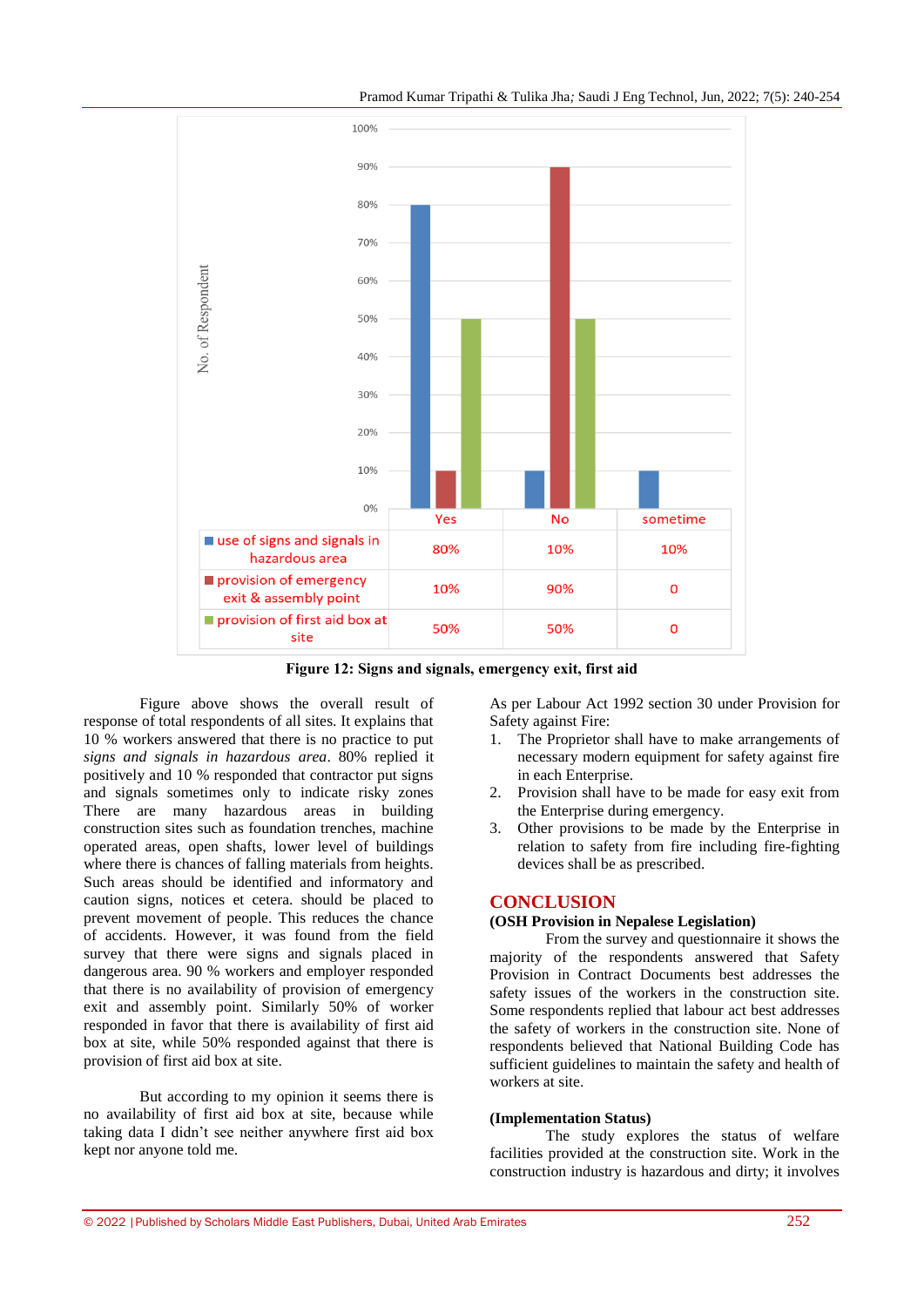much manual or physical activity. Welfare facilities such as the provision of drinking water, washing, sanitary and changing accommodation, rest rooms and shelter, facilities for preparing and eating meals, temporary housing, all help to reduce fatigue and improve worker's health. But the study seems that the management team is unaware of the fact that good welfare facility can positively benefit health and wellbeing of workers but also enhance efficiency.

# **REFERENCE**

- Alli, B. O. (2008). "Fundamental principles of occupational health and safety." Available at:http://www.ilo.org/wcmsp5/groups/public/@dgr eports/@dcomm/@publ/documents/publicaction/w cms\_093550.pdf
- Department of Labour, 1992. "Labour Act." GON*,*  Department of Labour.
- FIDIC, harmonized edition. (2010). "Condition of Contract for Construction."
- Gautam, R. P., & Prasai, J. N. (2011)*.* Current situation of occupational safety & health in Nepal*.*  [Online] Available at: http://www.gefont.org/uploads/publications/9730\_ Study\_OSH\_Nepal.pdf
- Giesekin, R. (2006). Safety Budget: Budgeting for a Safe Operation. United States: Safety Management Group.
- GoN, Department of Irrigation (DoI). Available at: www.doi.gov.np
- Health & Safety Executive. (2015). Managing health & safety in construction, construction regulation 2015. Regulation. HSE.
- Health and safety executive (HSE), UK. (2015). Annual workplace fatalities, injury & ill-health statistics. [Online] Available at: [http://press.hse.gov.uk/2015/hse-releases-annual](http://press.hse.gov.uk/2015/hse-releases-annual-workplace-fatalities/)[workplace-fatalities/,](http://press.hse.gov.uk/2015/hse-releases-annual-workplace-fatalities/) http://press.hse.gov.uk/2014/injury-and-ill-healthstatistics-highlight-workplace-dangers
- Heavan, A. (2012). Construction Safety, a case study in Nepal. [Online] Available at: http://angelheaven411.blogspot.com
- Hinze, J., & Gambatese, J. (2003). Factors that influence safety performance of specialty contractors. *Journal of construction engineering and management*, *129*(2), 159-164.
- Hinze, J., & Wilson, G. (2000). Moving toward a zero injury objective. *Journal of Construction Engineering and Management*, *126*(5), 399-403.
- Holt, A. S. J. (2001). Principles of Construction Safety, London: Blackwell Sciences.
- ILO, International Labour Conference, 98th session, 2009. ILO standard on occupational safety and health. [Online] Available at: http://www.ilo.org/wcmsp5/groups/public/@ed\_no rm/@relconf/documents/meetingdocument/wcms\_ 103485.pdf
- ILO, International Labour standards on occupational safety and health, 1919. "International Labour standards on occupational safety and health". ILO.
- Kathmandu Post. (2016). Quality of works*.* Available at: at: http://kathmandupost.ekantipur.com/news/2016- 07-04/quality-of-work-questioned.html
- Lama, C., Sah, D. P., & Mishra, A. K. (2019). Occupational Hazards Identification and Their Risk Assessment during the Construction of Head Race Tunnel in Middle Bhotekoshi Hydroelectric Project. *International Journal of Research-Granthaalayah*, *7*(3), 227-248.
- Mishra, A. K., Lama, C., & Sah, D. P. (2019). Effectiveness Assessment of Preventive and Control Measures of Safety Implementation. *J Adv Res Civil Envi Engr*, 6(2), 1-20. DOI:https://doi.org/10.24321/2393.8307.201903.
- Mishra, A. K., & Aithal, P. S. (2021). Job Safety Analysis during Tunnel Construction. *International Journal of Applied Engineering and Management Letters (IJAEML)*, 5(1), 80-96. DOI: [http://doi.org/10.5281/zenodo.4842501.](http://doi.org/10.5281/zenodo.4842501)
- Adhakari, E. R., Mishra, A. K., & Joshi, E. K. R. (2020). Causative Factor of Accidents in Commercial Buildings of Bharatpur Metropolitan City. *Saudi J Civ Eng*, *4*(7), 101-112.
- Mishra, A. K. Operational Status of Safety and Health in Construction. *Empirical Economics Letters*, 20(9, Special Issue [http://www.eel.my100megs.com/volume-20](http://www.eel.my100megs.com/volume-20-number-sept-1-special-issue.htm) [number-sept-1-special-issue.htm](http://www.eel.my100megs.com/volume-20-number-sept-1-special-issue.htm)
- Sah D. P., Chaudhary S, Shakya R. et al. (2019). Status of Brick Kilns Stack Emission inKathmandu Valley of Nepal. J Adv Res Civil Envi Engr, 6(3&4), 1-9.
- Mishra A. K., Shrestha A. (2017). Assessment of exit requirements for fire safety of commercialbuildings, Kathmandu, Nepal. International Journal of Emerging Technologies and InnovativeResearch, 4(10), 248-55.
- Mishra, A. K., Shrestha, Sunit Prasad, & Aithal, P. S. (2022). Application of Safety by Design for the Hazards Identified at the site of Burtibang Paudi-Amarai Tamghas Sandhikharka Gorusinghe 132 kV Transmission Line Project, Nepal. *International Journal of Case Studies in Business, IT, and Education (IJCSBE)*, 6(1), 366-386. DOI:https://doi.org/10.5281/zenodo.6539702
- Mishra, A. K., Adhikari, R., & Aithal, P. S., (2022). Linkage of Safety Site Conditionswith Accidents. *International Journal of Health Sciences and Pharmacy (IJHSP)*, 6(1), 17-34. DOI: https://doi.org/10.5281/zenodo.6325770
- Mishra, A. K., & Mallik, K. (2017). Factors and Impact of Risk Management Practice on Success of Construction Projects of Housing Developers, Kathmandu, Nepal. *International Journal of*